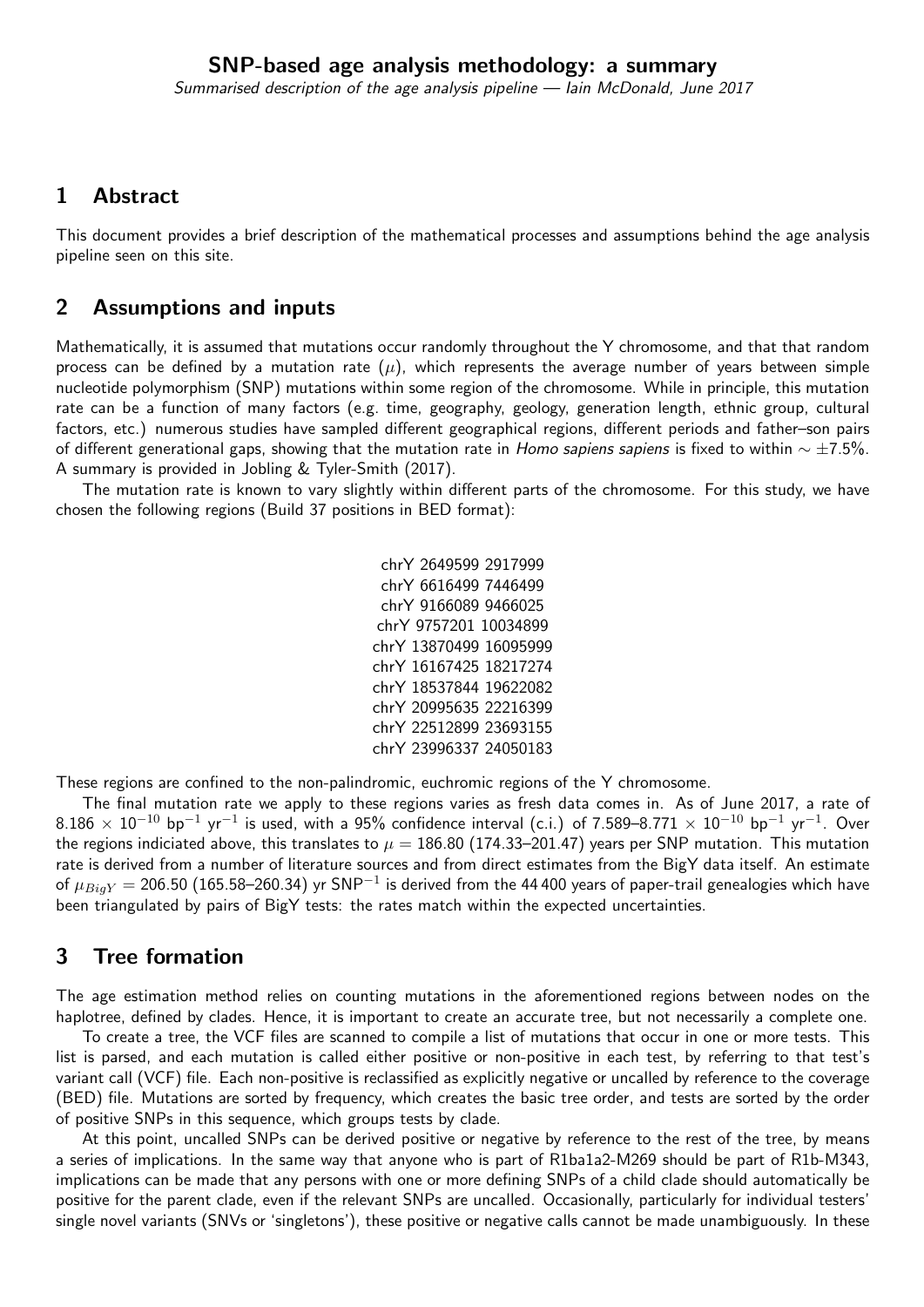cases, references are made to the BAM files where possible. As a last resort, placement can be guessed on the basis of the relative ratio of SNPs defining the parent clade versus the child clade. Uncertain placement adds uncertainty to the subsequent age calculations, which is one reason that the regions of the chromosome used must be chosen carefully to by-and-large include only well-covered regions of the chromosome.

Any clades which cannot be marked in the tree can either be labelled as recurrent or 'bad'. The dividing line between a recurrent SNP and a false result should be done on the basis of repeatability, but in publicly contributed data it is difficult to get people to pay for the same test twice. Hence the dividing line between the two can be considered a grey area. Generally, recurrent SNPs are not counted in mutation rate calculations, so they should not be counted in the age analyses that depend on those mutation rates. However, every base pair is recurrent at some level, so some cut-off in recurrency is required to divide 'bad' SNPs from recurrent SNPs. Here, a rough threshold of one recurrency per 1000 tests is adopted, although this is not always followed if the base pair is generally poorly read, or if it forms a Sanger-sequencing-confirmed clade.

Clades can be artificially inserted into the tree by inserting their defining mutations into the parsed list, and inserting the relevant implications to identify clades in which they are positive. Inserting clades which are not recovered by BigY can be done for output purposes. This is done in the U106 tree for Z301, DF98 and Z17, which are not called in BigY and do not have equivalent SNPs which are called. However, each addition artificially lengthens that branch by 0.607 mutations (∼113 years) due to the statistical methods employed, resulting in an over-estimated age. The mere presence of an unrecovered SNP implies a non-zero lengthening is needed, at least by one generation, but since the SNP is unrecovered, this  $\sim$ 113 years will be an over-estimate. The proper addition depends on the resolution of the test the mutation's location was determined in: for example, an FGC YElite 2.1 test, at 14 million base pairs compared to BigY's 8.6 million base pairs, should receive an addition of  $113 \times 8.6/14 \approx 70$ years.

Insertions and deletions, while valid mutations, are not included in the age analysis calculation as they are generally less well recovered, and are not incorporated in the underlying mutation rate calculations. Similarly multinucleotide polymorphisms (MNPs) are not generally counted either, so should be masked from the original data, however these are sufficiently rare that they are not a major concern.

#### 4 The age estimation

The basis of the model described here is the same as that used by the commercial company YFull (Adamov et al. 2015). However, this model is amended to produce a temporally more-robust tree structure.

Mutations should accumulate according to Poisson statistics. On average, over a given number of years  $(t)$ , a given number of mutations are expected ( $\lambda$ ), as given by  $\lambda = t/\mu$ . The probability (P) of observing any given number of mutations  $(k)$  in that time is described by Poissonian statistics as:

$$
P(k) = \frac{\lambda^k e^{-\lambda}}{k!}.
$$
 (1)

Conversely, the time between two nodes on a tree is nominally given simply by  $t = k\mu$ , Poissonian statistics becomes important for small values of k. The probability of those two nodes being separated by a time less than  $M$ years is therefore given by:

$$
P(M) = \frac{\int_0^M \left(\frac{(t/\mu)^k \exp^{-t/\mu}}{k!}\right) dt}{\int_0^\infty \left(\frac{(t/\mu)^k \exp^{-t/\mu}}{k!}\right) dt}.
$$
 (2)

This can be numerically solved for  $P(M) = 0.5$ , 0.025 and 0.975 to identify the mean, and the lower and upper boundary of the 95% c.i., respectively.

In this way, clades can be built up by multiplying these probability distribution functions (PDFs) together and renormalising. For example, for two related individuals, having  $k_1$  and  $k_2$  mutations, share a most-recent common ancestor (MRCA) born  $M$  years before their average birth date, as described by the following PDF:

$$
P(M) = \frac{\int_0^M \left( \frac{(t/\mu)^{k_1} \exp^{-t/\mu}}{k_1!} \times \frac{(t/\mu)^{k_2} \exp^{-t/\mu}}{k_2!} \right) dt}{\int_0^\infty \left( \frac{(t/\mu)^{k_1} \exp^{-t/\mu}}{k_1!} \times \frac{(t/\mu)^{k_2} \exp^{-t/\mu}}{k_2!} \right) dt},\tag{3}
$$

which we can simplify using the substitution:

$$
p_i(M) = \frac{(t/\mu)^{k_i} \exp^{-t/\mu}}{k_i!},
$$
\n(4)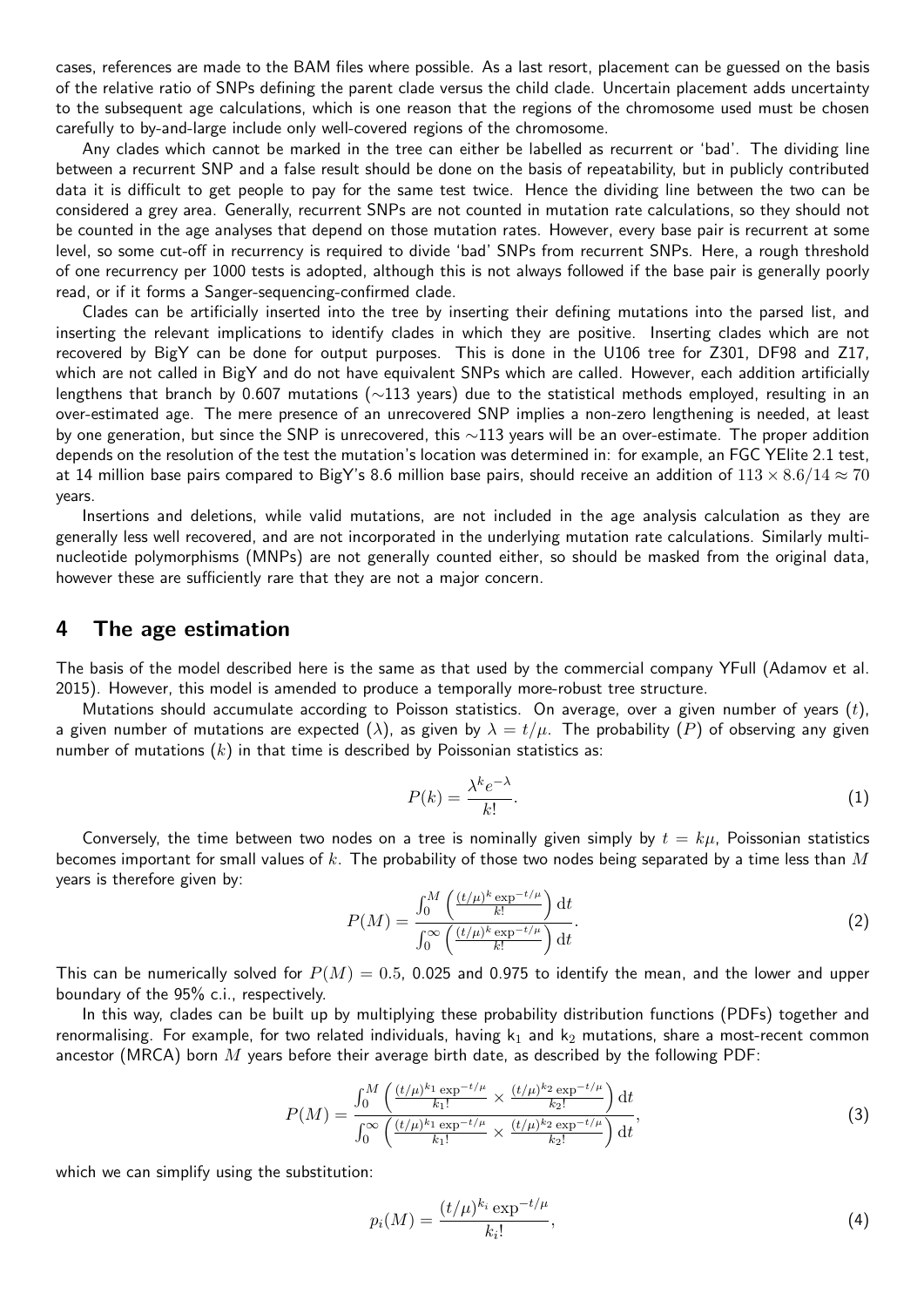to become:

$$
P(M) = \frac{\int_0^M p_1(M)p_2(M)dt}{\int_0^\infty p_1(M)p_2(M)dt}.
$$
\n(5)

Similarly, any number of individuals  $(c)$  can be multiplied together in this way, such that:

$$
P(M) = \frac{\int_0^M \prod_{i=1}^c p_i(M) \mathrm{d}t}{\int_0^\infty \prod_{i=1}^c p_i(M) \mathrm{d}t}.
$$
 (6)

The time since the MRCA (TMRCA) of the parent clade is simply the sum of the TMRCA of the child clade, plus the time between the child clade and the parent clade. Hence, the PDF of the time to MRCA of the parent clade  $(P_P(M_P))$  can be calculated from the PDF of the TMRCA for the child clade  $(P_C(M_C))$  plus the PDF of the inter-clade period  $(P_I(M_I))$ :

$$
P(M_P) = P_C(M_C) + P_I(M_I) \text{ where } M_P = M_C + M_I,
$$
\n<sup>(7)</sup>

remembering that both  $P_C$  and  $P_I$  are temporal distribution functions, so must be added with convolution. This is computationally expensive, as  $M_P$  must be evaluated for every pair of  $M_C$  and  $M_I$ . Since Equation (2) can be used between any two nodes of the tree, it can be seen that Equation (6) can immediately be generalised to include the PDF of child clades in this fashion.

In this way, a tree can be built up until a PDF is created for the head node of the tree, from which all results descend. Although not implemented in the current (June 2017) version, during this process the PDF of each clade could be restricted using prior information, such as genealogical paper trails or ancient DNA carbon dating. The difficulty here is that the PDF counting is done in terms of mutations, rather than calendar years. Hence, the uncertainty in  $\mu$  will cause a resulting spread in the PDF. This kind of restriction can therefore only be done to first order, but could be included as an extra multiplicative PDF in Equation (6).

Also not included in the current (June 2017) version is a renormalisation of the tree length. In principle, knowing the age of the head node allows a unique mutation rate to be established for each child clade  $(\mu_i')$ , which accounts in part for the random nature of mutations providing some clades with fewer SNPs and some with more. This would be in terms of a normalisation by which:

$$
\mu'_i/\mu = < K_i > / \lambda_i,\tag{8}
$$

where  $< K_i>$  is the clade-weighted average number of mutations found in that line, and  $\lambda_i$  is the expected number given by  $\lambda_i = M_i/\mu$ . This is not currently implemented because it is more computationally expensive, as the temporal grid spacing which is used to perform the above integrations must be interpolated over, and due to the complexity resulting from uncertainty propagation in  $\mu$ , outlined below.

The final amendment we make to the overall branching points is to use the PDF of each parent clade to further constrain the PDF of each child clade. This ensures that causality is adhered to, and that no child clade should be older than its parent. This is done simply by inverting Equation (7), such that:

$$
P(M_C) = P_P M_P - P_I M_I \text{ where } M_C = M_P - M_I,
$$
\n(9)

and using the resulting PDF as a further multiplicative factor in Equation (6). In this way, each clade's TMRCA PDF is constrained in a systematic and self-similar manner by every associated branch, whether it is a single test, a child clade, or the clade's parent.

The final step is now to take into account the uncertainty in the mutation rate. The calculation thus far has been in terms of the primary measured variable: the number of mutations observed between two tree nodes, and converted to age by simply multiplying by  $\mu$ . However,  $\mu$  has its own PDF, which we have so far neglected since  $\mu$ is a simple scaling variable. Incorporating this PDF earlier (e.g. in Equation (6)), would lead to unnecessarily poor definition in the resulting PDF. Instead, it is incorporated at this last stage by convolving the TMRCA PDF of each clade by a normalised, scaled mutation-rate PDF. This latter PDF is described by two half Gaussians, split at the modal value, with characteristic widths set such that the 2.5th and 97.5th centiles of the integrated function return the 95% confidence interval in  $\mu$ .

The final best-estimate age and 95% c.i. can be read from the convolved PDF as the 50th, 2.5th and 97.5th centiles of the resulting distribution. This is converted to a date by subtraction (with convolution) from the mean age of BigY testers, dated at present (June 2016) from a compilation of 121 testers as 1950 AD  $+/-$  15 years.